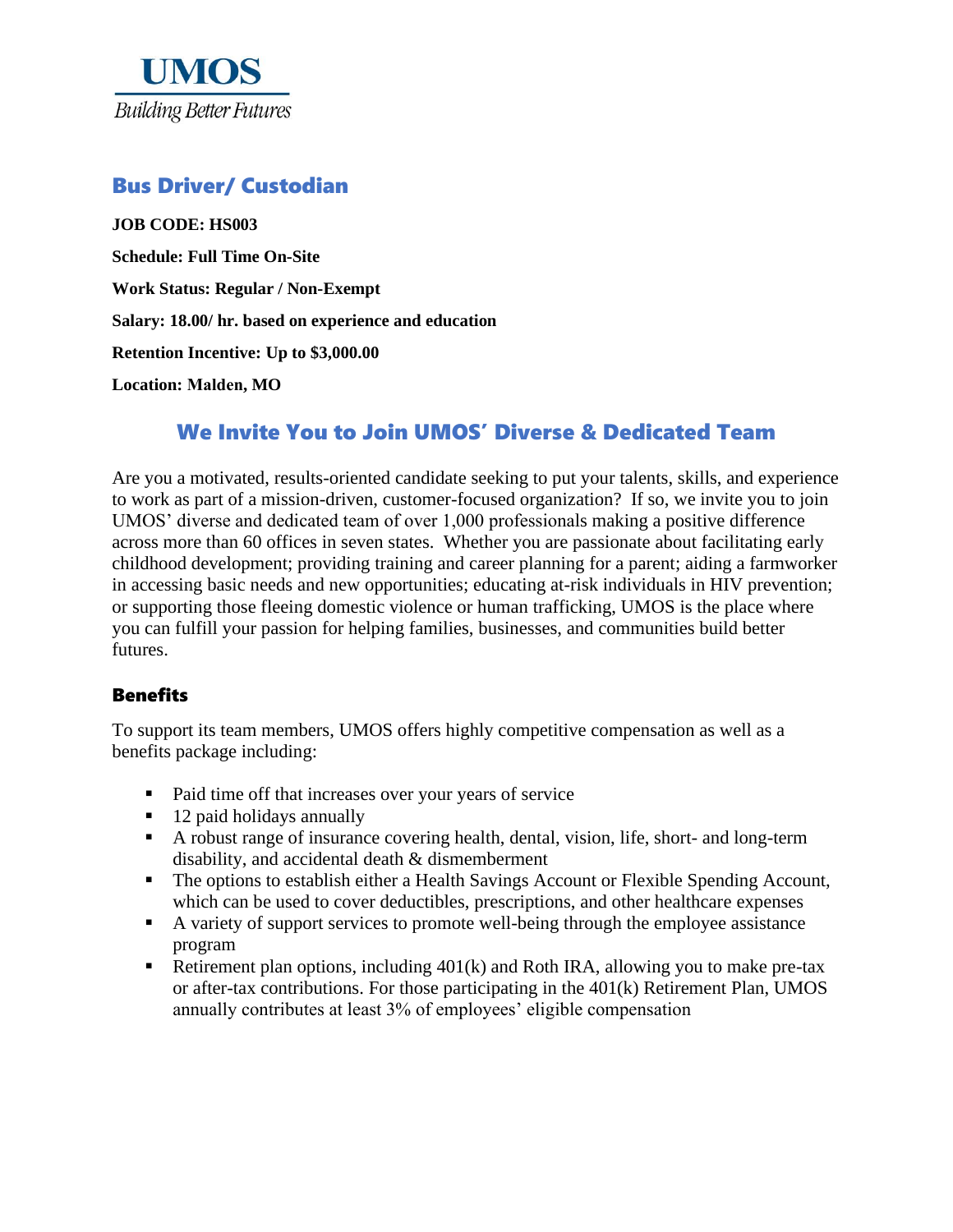

### Advancement

In addition, UMOS offers opportunities for advancement. In fact, a number of the senior management, including Lupe Martinez, President & CEO, were promoted from within the organization.

## Diversity & Equal Opportunity

UMOS is proud to be an Equal Opportunity Employer, and encourages qualified candidates of all backgrounds to apply, irrespective of race, ethnicity, color, religion, sex, national origin, sexual orientation, marital status, disability, age, parental status, and military service, or any other status protected by federal, state, or local law. In fact, 78% of senior management positions are held by people of color and women.

# Want to make a real difference?

Influence a child's life! Bus Drivers are responsible for safely operating the bus or alternative vehicle to transport children to and from their homes and the Head Start centers. In this capacity, the Bus Driver is often the first and the last person that a child sees each program day. In addition, our bus drivers have assistance on the bus to watch over our children so he/she can focus on the driving.

### Primary Responsibilities (Not all-inclusive):

- 1. Safely Transport students to and from the facility.
- 2. Collaborate with teachers and parents on a daily basis.
- 3. Observe all traffic laws and safety regulations for school buses, follow the assigned route and adhere to established schedules.
- 4. Inspect bus by checking fuel, tires, lights, brakes, and steering to ensure bus can be operated safely before driving, notify supervisor of needed repairs.
- 5. Keep the assigned bus clean and free of any safety violations, i.e., but not limited to, expired safety kits, expired fire extinguishers, missing safety equipment.
- 6. Report all accidents, vehicle damage, student injuries, and mechanical failures. Complete required reports.
- 7. Ensure proper condition of emergency equipment, such as first aid kit, fire extinguisher, flags, fuses, crowbar, and reflector.
- 8. Maintain the center in clean and sanitary conditions (Including but not limited to emptying trash, picking up debris, cleaning and sanitizing all areas, sweeping/ vacuuming, mopping and waxing floors, also conducting monthly upkeep of central air heating and cooling systems).